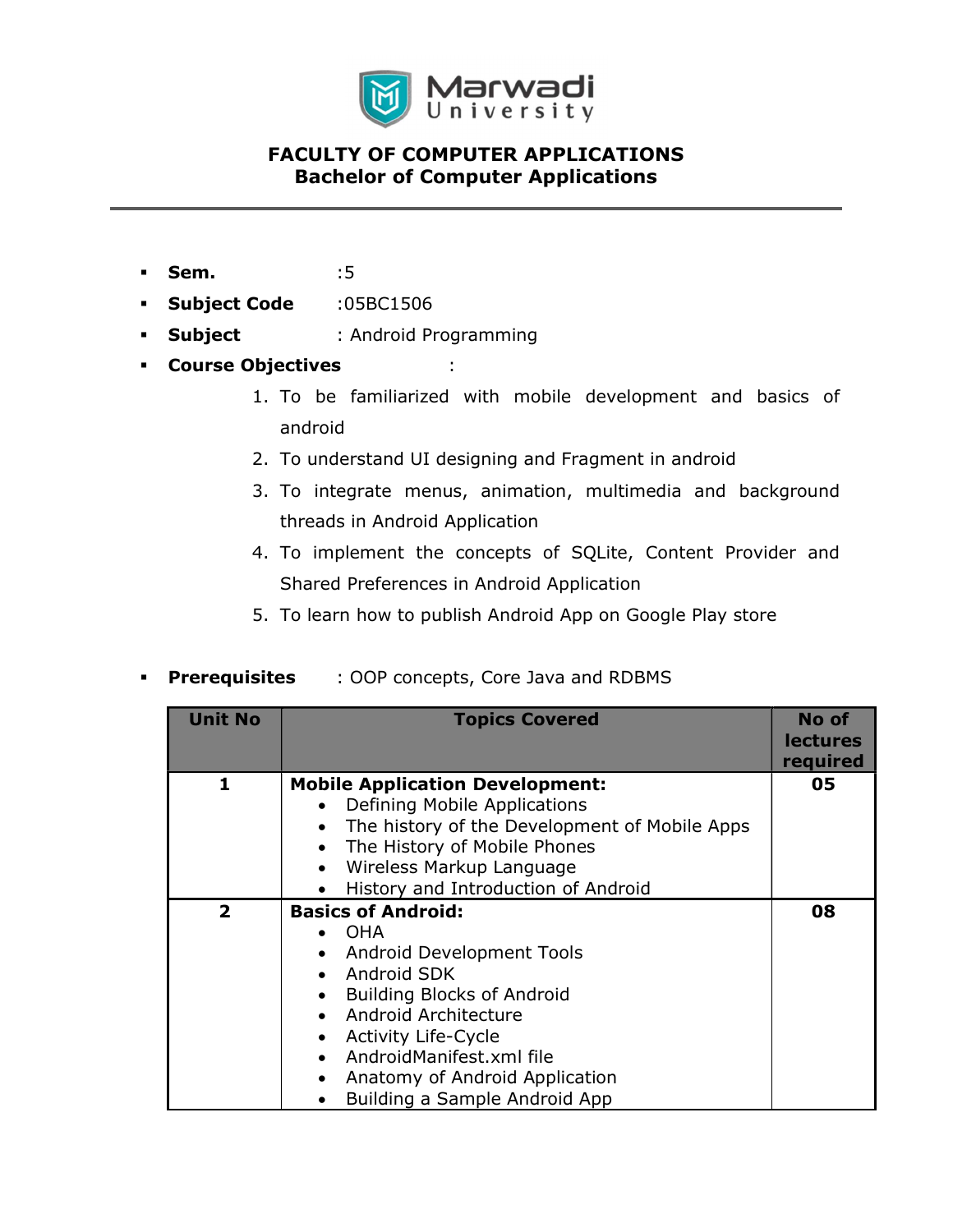

# FACULTY OF COMPUTER APPLICATIONS

## Bachelor of Computer Applications

| 3 | <b>Android UI Design Essentials:</b>                     | 12 |
|---|----------------------------------------------------------|----|
|   | Working with Intents                                     |    |
|   | Types of Intents<br>$\bullet$                            |    |
|   | • Fundamentals of android UI design                      |    |
|   | Layouts (Linear, Relative, Table, Frame,<br>$\bullet$    |    |
|   | Absolute)                                                |    |
|   | Introduction to adapters                                 |    |
|   | Widgets in android like TextView, EditText,              |    |
|   | RadioButton, RadioGroup, Spinner, ListView,              |    |
|   | Button, ImageButton, ToggleButton, CheckBox              |    |
|   | etc                                                      |    |
|   | Working with WebView                                     |    |
|   | Introduction to Fragment<br>$\bullet$                    |    |
|   | Fragment Life-Cycle                                      |    |
| 4 | <b>Android UI Design Essentials:</b>                     | 12 |
|   | Animation (Frame-by-Frame, Tween)                        |    |
|   | Menu (Options, Context)                                  |    |
|   | Introduction to Action Bar                               |    |
|   | Working with Alarm                                       |    |
|   | Working with Telephony API                               |    |
|   | Working with AsyncTask<br>$\bullet$                      |    |
|   | Working with VideoView<br>$\bullet$                      |    |
|   | Introduction to styles and themes                        |    |
| 5 | <b>Working with Data and Storage in Android:</b>         | 13 |
|   | <b>Dialogs</b>                                           |    |
|   | Creating, saving and retrieving shares                   |    |
|   | preferences                                              |    |
|   | Managing and working with data using SQLite<br>$\bullet$ |    |
|   | Sharing data between Applications using                  |    |
|   | <b>Content Provider</b>                                  |    |
|   | Introduction to Monetization of Android App              |    |
|   | Signing and Publishing Android App<br>$\bullet$          |    |

Course Outcomes: (After completion of this course student should be able to)

- 1. Describe mobile development and basics of android
- 2. Design UI and develop Fragment for Android App
- 3. Develop an Android App using multimedia, menus, animation and background threads
- 4. Build their ability to develop Database Application by applying the concepts of SQLite and Content Providers.
- 5. Demonstrate how to publish Android App on Google Play store.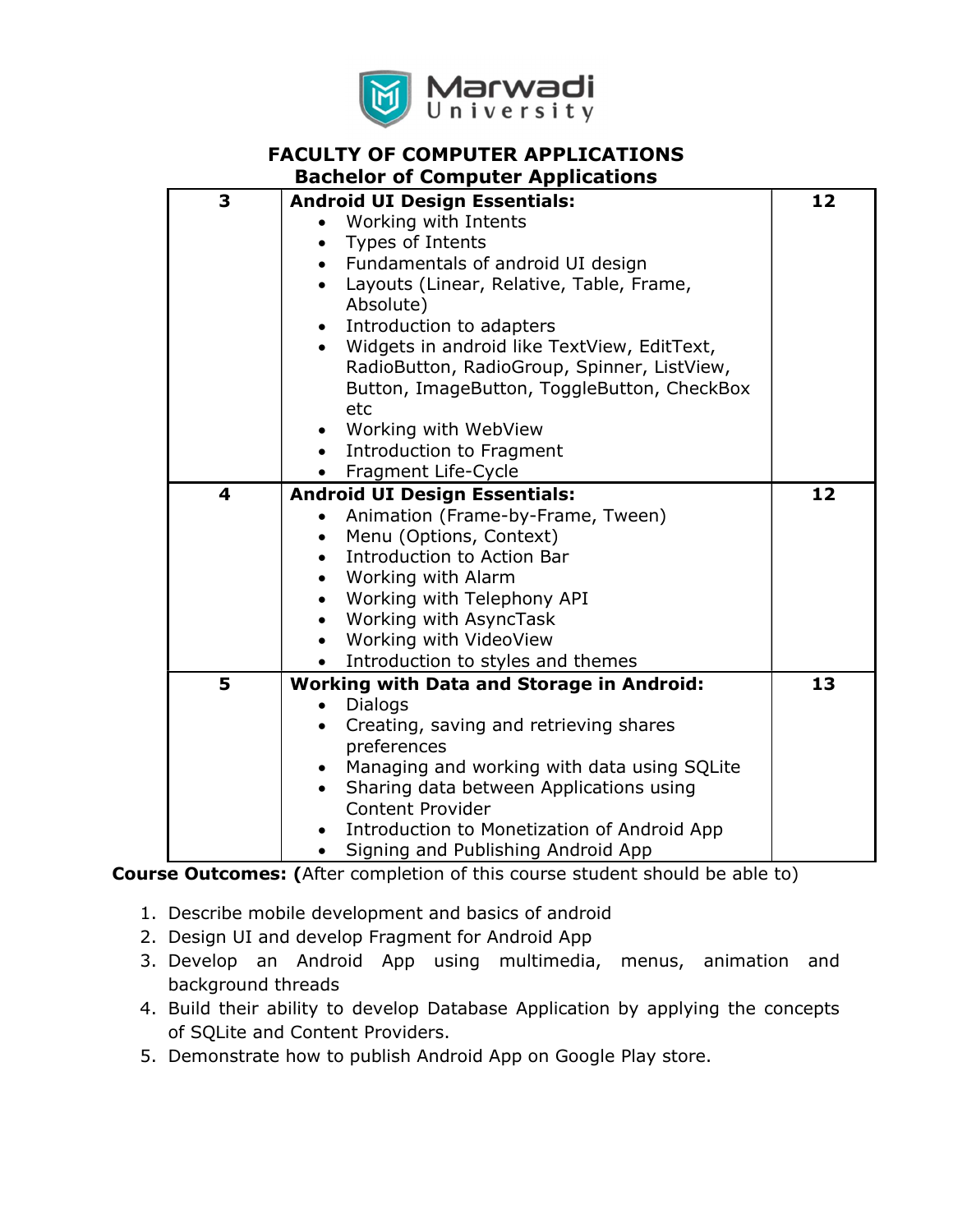

Course Outcomes – Program Outcomes Mapping Table :

|                 | PO <sub>1</sub> | PO <sub>2</sub> | PO <sub>3</sub> | PO <sub>4</sub> | PO <sub>5</sub> | PO <sub>6</sub> | PO <sub>7</sub> | PO <sub>8</sub> |
|-----------------|-----------------|-----------------|-----------------|-----------------|-----------------|-----------------|-----------------|-----------------|
| CO <sub>1</sub> |                 |                 |                 |                 |                 |                 | м               |                 |
| CO <sub>2</sub> |                 |                 | Н               |                 |                 | M               |                 |                 |
| CO <sub>3</sub> |                 | м               | н               |                 |                 | м               |                 |                 |
| CO <sub>4</sub> |                 | м               | H               |                 |                 | M               |                 |                 |
| CO <sub>5</sub> |                 |                 | M               |                 |                 | M               |                 |                 |

### Text Book:

1. Professional Android 2 Application Development, Reto Meier Wiley India Pvt Ltd, Latest Edition

## Reference Books:

- 1. Android Wireless Application Development, Darcey Lauren and Shane Conder, Pearson Education, Latest Edition
- 2. Mark L Murphy, "Beginning Android", Wiley India Pvt Ltd, Latest **Edition**
- 3. Beginning Android Application Development, Wei-Meng Lee, Wiley India Pvt. Ltd., Latest Edition

## Web References:

- 1. https://developer.android.com
- 2. https://www.tutorialspoint.com/android/index.htm

#### App References:

- 1. Learn Android Android App Development
- 2. Android Tutorial Learn Android Online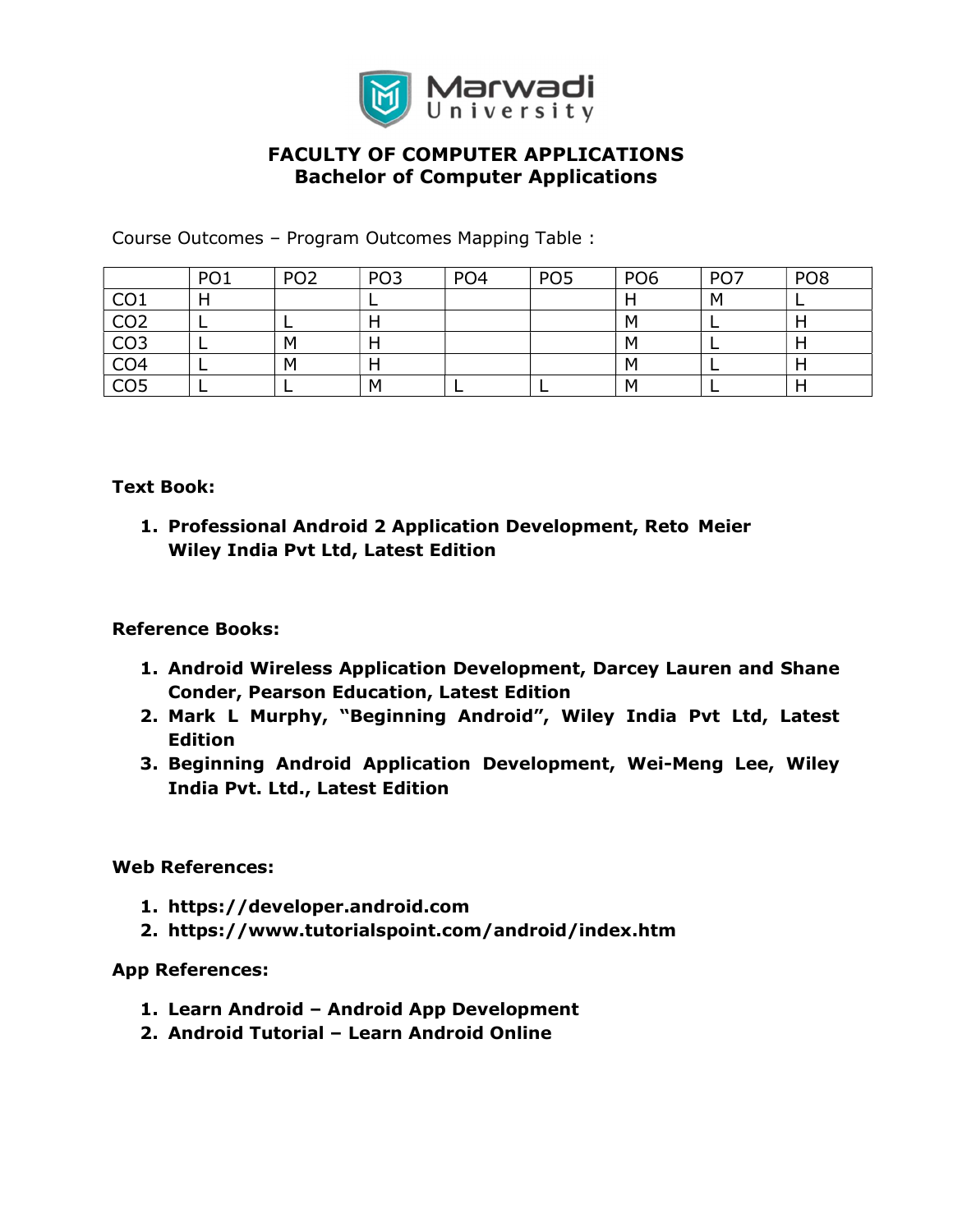

## Syllabus Coverage from text book:

| Unit # | <b>Chapter Numbers</b> |
|--------|------------------------|
|        | .                      |
|        | 4.1                    |
|        | 9,10,11,15,17          |
|        | 7,8,10,19              |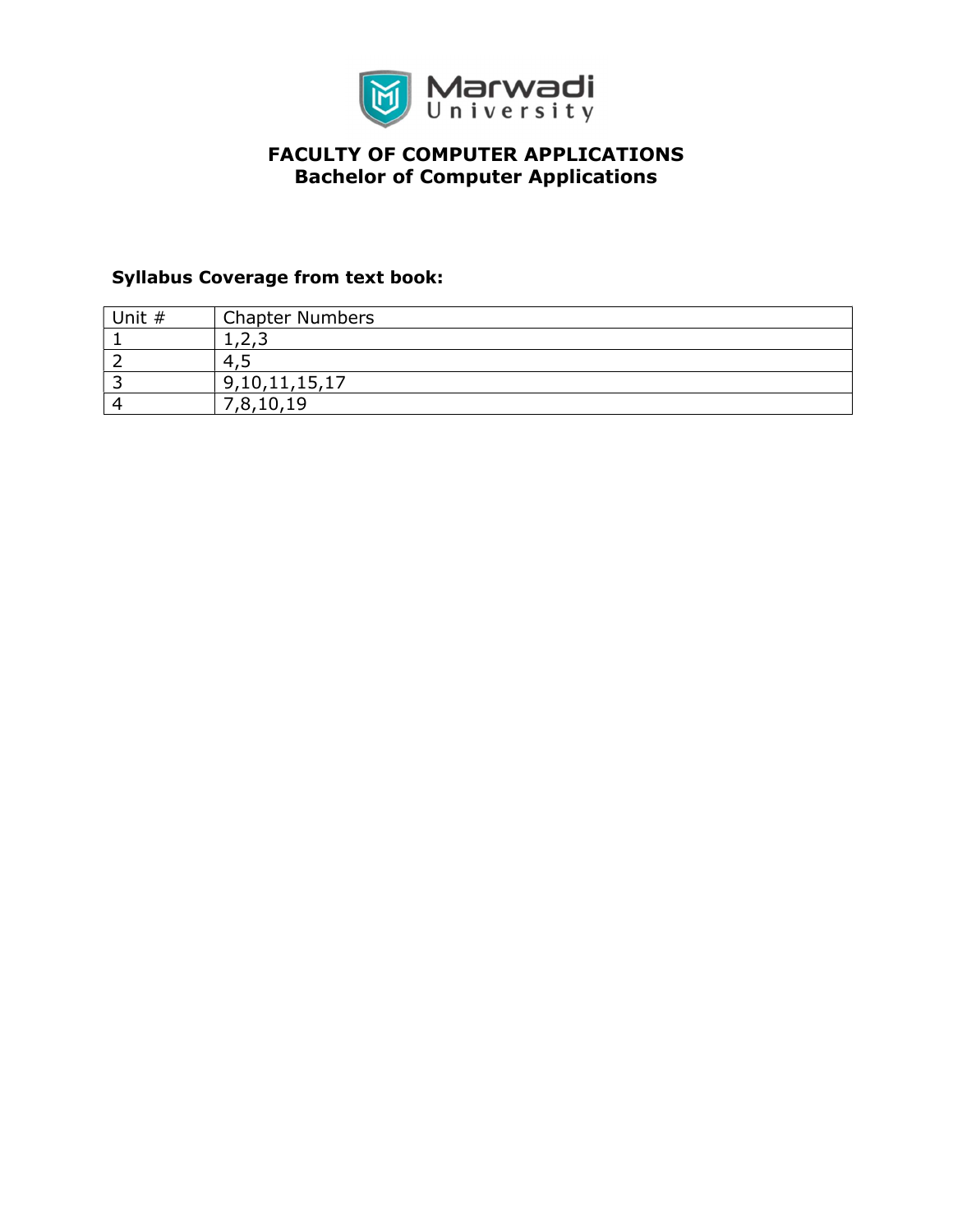

| Sr. No    | <b>List of Practicals</b>                                                                                                                                                                                                                                                                                      |  |
|-----------|----------------------------------------------------------------------------------------------------------------------------------------------------------------------------------------------------------------------------------------------------------------------------------------------------------------|--|
| Unit $-2$ |                                                                                                                                                                                                                                                                                                                |  |
| 1.        | Installing "Android Studio IDE" and "Android SDK                                                                                                                                                                                                                                                               |  |
| 2.        | Write your First Android App                                                                                                                                                                                                                                                                                   |  |
| 3.        | Create "Hello World" application. That will display "Hello World"<br>in the middle of the screen also change the text color and<br>background color of the text                                                                                                                                                |  |
| 4.        | Create an application that designs a layout with a text box and<br>button named Submit. The user should enter the text in the<br>text box. When the submit button is clicked then the text in the<br>text box should be displayed in the toast                                                                 |  |
| 5.        | Create an application to demonstrate Android Activity Life Cycle.                                                                                                                                                                                                                                              |  |
| Unit $-3$ |                                                                                                                                                                                                                                                                                                                |  |
| 6.        | Create an application with login module (Check username and<br>password) On successful login, go to next screen. And when<br>login fails, alert user using Toast. Also pass username to next<br>screen.                                                                                                        |  |
| 7.        | Create an application that designs a layout having two text<br>boxes user name and password. The user and password will be<br>taken from the user. The username and password will be<br>verified. If the verification is successful then a new layout will<br>appear which will display username and password. |  |
| 8.        | Create an application to call specific entered number by user in<br>the Edit Text                                                                                                                                                                                                                              |  |
| 9.        | Create an application that will show List of Countries in One<br>fragment, when we click on the name of any country, the<br>second fragment should display the flag of the Country whose<br>name is clicked in the first fragment                                                                              |  |
| 10.       | Create an android application which helps us to create a simple<br>calculator with basic functions of clear, add, multiply, subtract,<br>divide and mod                                                                                                                                                        |  |
| 11        | Create an application to demonstrate the use of ToggleButton                                                                                                                                                                                                                                                   |  |
| 12        | Create an application to demonstrate the use of ImageButton                                                                                                                                                                                                                                                    |  |
| 13        | Create an application to demonstrate the use of ListView                                                                                                                                                                                                                                                       |  |
| 14        | Create an application to demonstrate the use of Spinner                                                                                                                                                                                                                                                        |  |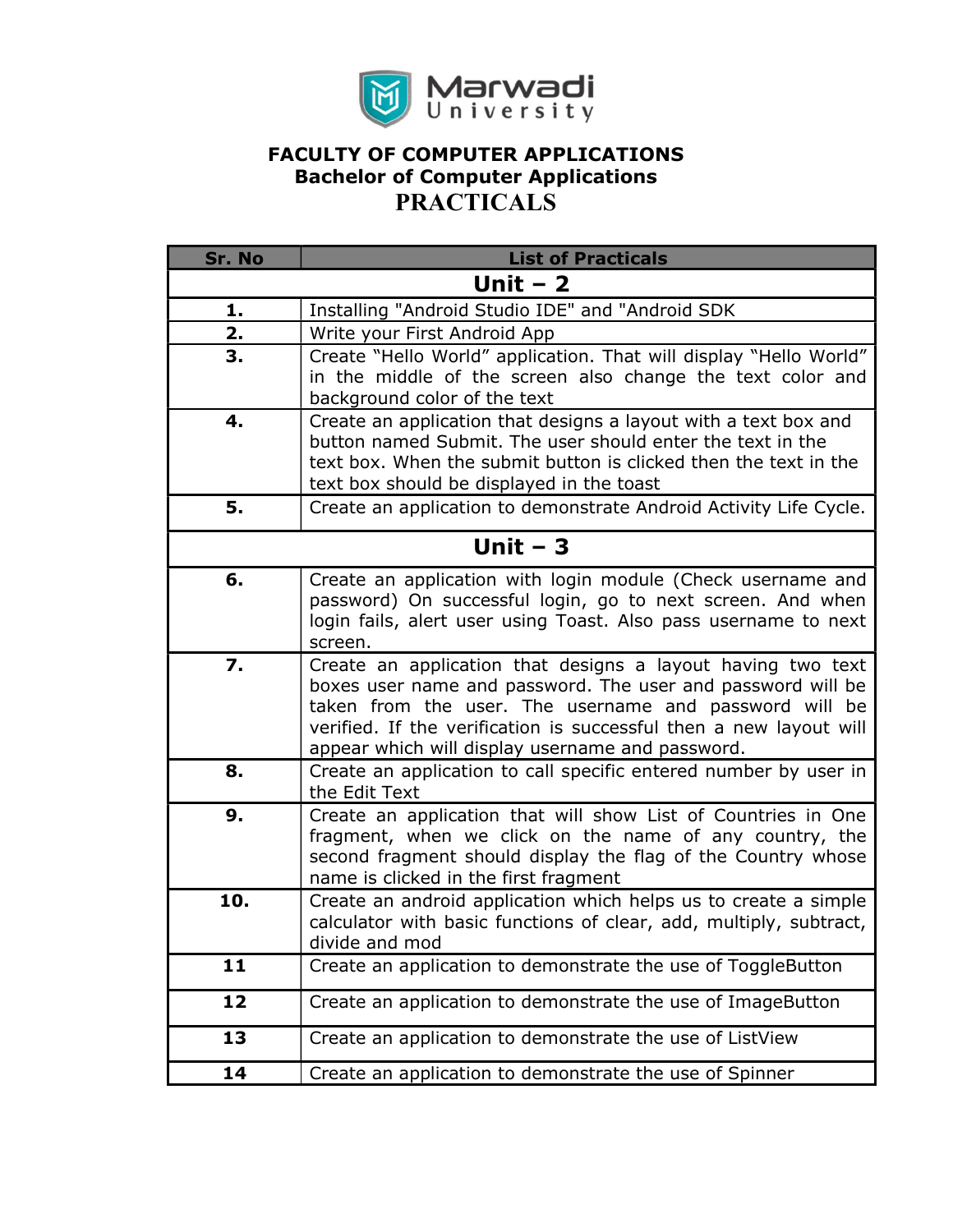

| 15 | Create an application to demonstrate the use of CheckBox                                                                                                                                                                                                                                                      |  |
|----|---------------------------------------------------------------------------------------------------------------------------------------------------------------------------------------------------------------------------------------------------------------------------------------------------------------|--|
| 16 | Create an application to demonstrate the use of RadioButton                                                                                                                                                                                                                                                   |  |
| 17 | Create an application to demonstrate the use of RadioGroup                                                                                                                                                                                                                                                    |  |
| 18 | Create an application to demonstrate the use of ImageView                                                                                                                                                                                                                                                     |  |
| 19 | Create an application to demonstrate the use of TextView,<br><b>EditText and Button</b>                                                                                                                                                                                                                       |  |
| 20 | Create an application to demonstrate the use of RelativeLayout                                                                                                                                                                                                                                                |  |
| 21 | Create an application to demonstrate the use of TableLayout.                                                                                                                                                                                                                                                  |  |
| 22 | Create an application where the UI consists of an EditText and a<br>Button when the user clicks on the Button the URL entered in<br>the EditText should be displayed on the screen                                                                                                                            |  |
| 23 | Create an application to demonstrate the use of AbsoluteLayout                                                                                                                                                                                                                                                |  |
| 24 | Create an application to demonstrate the use of WebView.                                                                                                                                                                                                                                                      |  |
| 25 | Create an application that designs a layout to display contact<br>label (name) and phone no stored in the contacts using content<br>provider. When the user selects any contact label (name) from<br>the list view dialer application should be launched and call<br>should be made using dialer application. |  |
|    | Unit $-4$                                                                                                                                                                                                                                                                                                     |  |
| 26 | Create an application to demonstrate the use of Context Menu                                                                                                                                                                                                                                                  |  |
| 27 | Create an application where a user takes an ImageView, and<br>buttons, the number of buttons depends on Tween animation<br>effects the user wants, on clicking a particular button the<br>particular effect of tween animation should be applied on an<br>ImageView.                                          |  |
| 28 | Create an application that will change color of the layout, based<br>on selected options from the menu                                                                                                                                                                                                        |  |
| 29 | Create an application to demonstrate the use of Frame-by-<br>Frame animation                                                                                                                                                                                                                                  |  |
| 30 | Create an application to demonstrate the use of ActionBar                                                                                                                                                                                                                                                     |  |
| 31 | Create an application that works like an alarm                                                                                                                                                                                                                                                                |  |
| 32 | Create an application to demonstrate the use of VideoView                                                                                                                                                                                                                                                     |  |
| 33 | Create an application that designs a layout with 3 text boxes<br>and an options menu. The options menu should contain options                                                                                                                                                                                 |  |